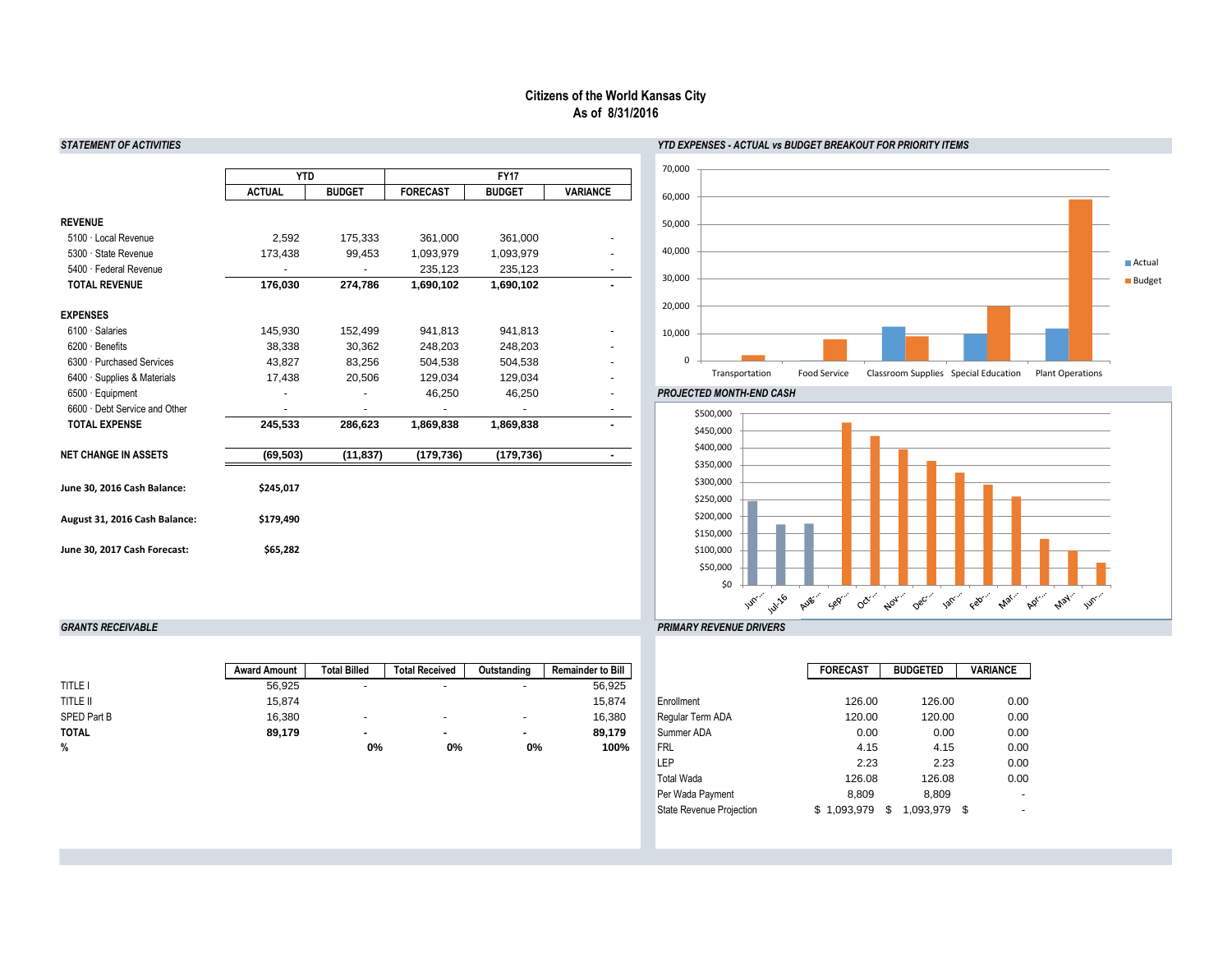### **Budget Vs. Actual Detail Citizens of the World Kansas City** *As of 8/31/2016*

|                      |                                                     | $Jun-16$                 | <b>Jul-16</b>            | Aug-16         |               | <b>YTD</b>     | <b>YTD</b>    |            |           | Annual        |                | <b>Budget</b> | Forecast  |
|----------------------|-----------------------------------------------------|--------------------------|--------------------------|----------------|---------------|----------------|---------------|------------|-----------|---------------|----------------|---------------|-----------|
|                      |                                                     | Actual                   | <b>Actual</b>            | <b>Actual</b>  | <b>Actual</b> | <b>Burn</b>    | <b>Budget</b> | Variance   | Forecast  | <b>Budget</b> | Variance       | Remaining     | Remaining |
| <b>REVENUE</b>       |                                                     |                          |                          |                |               |                |               |            |           |               |                |               |           |
| 5100 · Local Revenue |                                                     |                          |                          |                |               |                |               |            |           |               |                |               |           |
|                      | 5151 Food Sales to Pupils                           |                          |                          | 622            | 622           | 31%            | 333           | 288        | 2,000     | 2,000         |                | 1,379         | 1,379     |
|                      | 5181 - Afterschool Fees                             |                          |                          | 1,250          | 1,250         | 14%            | $\sim$        | 1,250      | 9,000     | 9,000         |                | 7,750         | 7,750     |
|                      | 5192 Donations                                      |                          | 700                      |                | 700           | 0%             | 175,000       | (174, 300) | 350,000   | 350,000       |                | 349,300       | 349,300   |
|                      | 5198 Miscallaneous Revenue                          |                          | 16                       | 5              | 21            |                |               | 21         |           |               |                | (21)          | (21)      |
|                      | Subtotal: 5100 · Local Revenue                      |                          | 716                      | 1,877          | 2,592         | 1%             | 175,333       | (172, 741) | 361,000   | 361,000       | $\blacksquare$ | 358,408       | 358,408   |
| 5300 · State Revenue |                                                     |                          |                          |                |               |                |               |            |           |               |                |               |           |
|                      | 5311 · Basic Formula Revenue                        |                          |                          | 173,438        | 173,438       | 16%            | 99,453        | 73,985     | 1,093,979 | 1,093,979     |                | 920,541       | 920,541   |
|                      | Subtotal: 5300 · State Revenue                      |                          |                          | 173,438        | 173,438       | 16%            | 99,453        | 73,985     | 1,093,979 | 1,093,979     |                | 920,541       | 920,541   |
|                      | 5400 · Federal Revenue                              |                          |                          |                |               |                |               |            |           |               |                |               |           |
|                      | 5441 · Special Education Part B Revenue             |                          |                          |                |               |                |               | $\sim$     | 16,380    | 16,380        |                | 16,380        | 16,380    |
|                      | 5445 · Food Service-Lunch                           |                          |                          |                |               |                |               | $\sim$     | 40,400    | 40,400        |                | 40,400        | 40,400    |
|                      | 5446 Food Service-Breakfast                         |                          |                          |                |               |                |               | $\sim$     | 4,294     | 4,294         |                | 4,294         | 4,294     |
|                      | 5451 · Title 1                                      |                          |                          |                |               |                |               | $\sim$     | 56,925    | 56,925        |                | 56,925        | 56,925    |
|                      | 5465 · Title 2                                      |                          |                          |                |               |                |               | $\sim$     | 15,874    | 15,874        |                | 15,874        | 15,874    |
|                      | 5497 - Charter School Start-Up Revenue              | $\sim$                   | $\overline{\phantom{a}}$ | $\sim$         | $\sim$        | $\blacksquare$ | $\sim$        | $\sim$     | 101,250   | 101,250       | $\sim$         | 101,250       | 101,250   |
|                      | Subtotal: 5400 · Federal Revenue                    |                          | ۰                        | $\blacksquare$ |               |                |               | $\sim$     | 235,123   | 235,123       | $\sim$         | 235,123       | 235,123   |
| <b>TOTAL REVENUE</b> |                                                     | $\overline{\phantom{a}}$ | 716                      | 175,315        | 176,030       | 10%            | 274,786       | (98, 755)  | 1,690,102 | 1,690,102     |                | 1,514,072     | 1,514,072 |
|                      |                                                     |                          |                          |                |               |                |               |            |           |               |                |               |           |
| <b>EXPENSES</b>      |                                                     |                          |                          |                |               |                |               |            |           |               |                |               |           |
| 11XX · Classroom     |                                                     |                          |                          |                |               |                |               |            |           |               |                |               |           |
|                      | 11XX-6111 · Classroom-Cerfitied FT                  |                          | $\blacksquare$           | 48,752         | 48,752        | 10%            | 79,837        | (31,085)   | 479,023   | 479,023       |                | 430,271       | 430,271   |
|                      | 11XX-6151 · Classroom-Non-Certified FT              |                          | 4,042                    | 7,291          | 11,333        | 19%            | 5,364         | 5,969      | 59,000    | 59,000        |                | 47,667        | 47,667    |
|                      | 11XX-6211 · Classroom-Certified Retirement          |                          |                          | 4,388          | 4,388         | 10%            | 3,919         | 468        | 43,112    | 43,112        |                | 38,724        | 38,724    |
|                      | 11XX-6221 · Classroom-Non-Certified Retirement      |                          | 364                      | 656            | 1,020         | 19%            | 483           | 537        | 5,310     | 5,310         |                | 4,290         | 4,290     |
|                      | 11XX-6231 · Classroom-FICA                          |                          | 244                      | 3,336          | 3,579         | 11%            | 3,032         | 547        | 33,357    | 33,357        |                | 29,778        | 29,778    |
|                      | 11XX-6232 · Classroom-Medicare                      |                          | 57                       | 780            | 837           | 13%            | 568           | 269        | 6,251     | 6,251         |                | 5,414         | 5,414     |
|                      | 11XX-6241 · Classroom-Employee Benefits             |                          | 757                      | 9,979          | 10,735        | 19%            | 5,203         | 5,532      | 57,235    | 57,235        |                | 46,500        | 46,500    |
|                      | 11XX-6411 · Classroom-Supplies                      |                          | 150                      | 12,289         | 12,439        | 21%            | 9,000         | 3,439      | 60,000    | 60,000        |                | 47,561        | 47,561    |
|                      | 11XX-6542 · Classroom-Equipment Classroom           |                          | $\blacksquare$           |                |               |                |               |            | 46,250    | 46,250        |                | 46,250        | 46,250    |
|                      | Subtotal: 11XX · Classroom                          |                          | 5,613                    | 87,471         | 93,083        | 12%            | 107,407       | (14, 324)  | 789,539   | 789,539       |                | 696,456       | 696,456   |
|                      | 1221 · Special Programs                             |                          |                          |                |               |                |               |            |           |               |                |               |           |
|                      | 1221-6111 · Special Programs-Cerfitied FT           |                          | 4,167                    | 4,167          | 8,333         | 9%             | 15,819        | (7, 486)   | 94,916    | 94,916        | $\sim$         | 86,583        | 86,583    |
|                      | 1221-6211 · Special Programs-Certified Retirement   |                          | 375                      | 375            | 750           | 9%             | 1,424         | (674)      | 8,542     | 8,542         | $\sim$         | 7,792         | 7,792     |
|                      | 1221-6231 · Special Programs-FICA                   |                          | 258                      | 258            | 517           | 9%             | 981           | (464)      | 5,885     | 5,885         | $\sim$         | 5,368         | 5,368     |
|                      | 1221-6232 Special Programs-Medicare                 |                          | 60                       | 60             | 121           | 9%             | 229           | (109)      | 1,376     | 1,376         |                | 1,255         | 1,255     |
|                      | 1221-6241 · Special Programs-Employee Benefits      |                          |                          |                |               |                | 1,637         | (1,637)    | 9,823     | 9,823         |                | 9,823         | 9,823     |
|                      | 1221-6319 · Special Programs-Evaluation             |                          |                          |                |               |                | 1,470         | (1,470)    | 8,820     | 8,820         |                | 8,820         | 8,820     |
|                      | Subtotal: 1221 · Special Programs                   | $\blacksquare$           | 4,860                    | 4,860          | 9,721         | 8%             | 21,561        | (11, 840)  | 129,363   | 129,363       | $\sim$         | 119,642       | 119,642   |
|                      | 2114 · Support Services                             |                          |                          |                |               |                |               |            |           |               |                |               |           |
|                      | 2114-6151 Support Services-Non-Certified FT         |                          | 6,738                    | 6,099          | 12,837        | 33%            | 6,389         | 6,449      | 38,333    | 38,333        | $\sim$         | 25,496        | 25,496    |
|                      | 2114-6161 · Support Services-Non-Certified PT       |                          | 14,466                   | 8,075          | 22,541        | 100%           | 3,757         | 18,784     | 22,541    | 22,541        | $\sim$         | (0)           | (0)       |
|                      | 2114-6221 · Support Services-Non-Certified Retireme |                          | 525                      | 525            | 1,050         | 30%            | 575           | 475        | 3,450     | 3,450         | $\sim$         | 2,400         | 2,400     |
|                      | 2114-6231 · Support Services-FICA                   |                          | 1,299                    | 863            | 2,163         | 57%            | 629           | 1,534      | 3,774     | 3,774         |                | 1,612         | 1,612     |
|                      | 2114-6232 · Support Services-Medicare               |                          | 304                      | 202            | 506           | 57%            | 147           | 359        | 883       | 883           | $\sim$         | 377           | 377       |
|                      | 2114-6241 · Support Services-Employee Insurance     |                          | 892                      | 892            | 1,783         | 79%            | 374           | 1,409      | 2,243     | 2,243         |                | 460           | 460       |

2114-6319 · Support Services-Professional and Technical Services - - - - - 1,333 (1,333) 8,000 8,000 - 8,000 8,000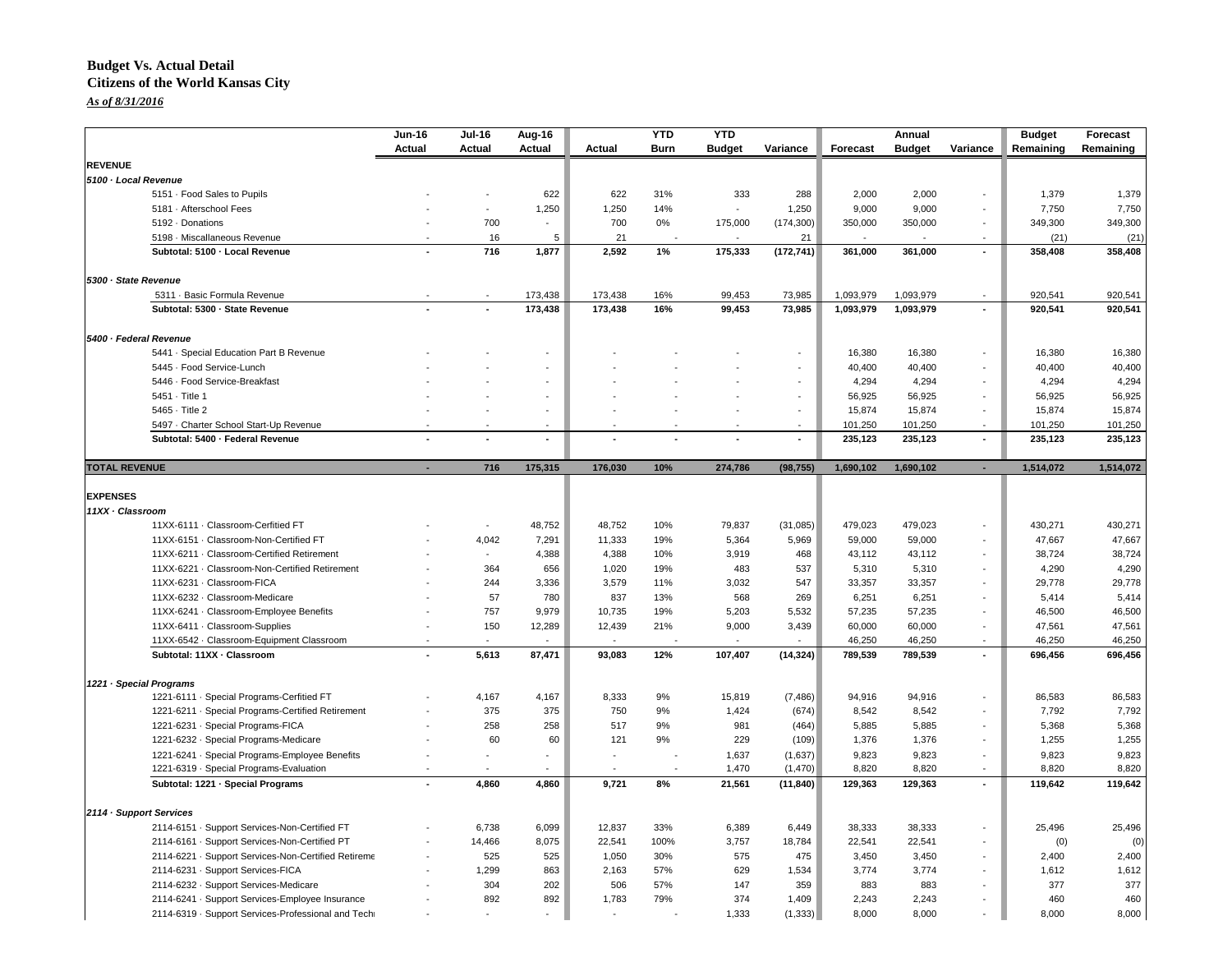|                                      |                                                      | <b>Jun-16</b><br><b>Actual</b> | <b>Jul-16</b><br><b>Actual</b> | Aug-16<br><b>Actual</b> | <b>Actual</b> | <b>YTD</b><br><b>Burn</b> | <b>YTD</b><br><b>Budget</b> | Variance       | <b>Forecast</b> | Annual<br><b>Budget</b> | Variance       | <b>Budget</b><br>Remaining | Forecast<br>Remaining      |
|--------------------------------------|------------------------------------------------------|--------------------------------|--------------------------------|-------------------------|---------------|---------------------------|-----------------------------|----------------|-----------------|-------------------------|----------------|----------------------------|----------------------------|
|                                      | Subtotal: 2114 · Support Services                    |                                | 24,223                         | 16,657                  | 40,880        | 52%                       | 13,204                      | 27,676         | 79,224          | 79,224                  |                | 38,344                     | 38,344                     |
|                                      |                                                      |                                |                                |                         |               |                           |                             |                |                 |                         |                |                            |                            |
|                                      | 2213 - Professional Development                      |                                |                                |                         |               |                           |                             |                |                 |                         |                |                            |                            |
|                                      | 2213-6319 - Professional Development-Other Prof an   | $\sim$                         | 1,488                          | 4,739                   | 6,227         | 28%                       | 3,767                       | 2,461          | 22,600          | 22,600                  | $\sim$         | 16,373                     | 16,373                     |
|                                      | Subtotal: 2213 - Professional Development            | $\blacksquare$                 | 1,488                          | 4,739                   | 6,227         | 28%                       | 3,767                       | 2,461          | 22,600          | 22,600                  |                | 16,373                     | 16,373                     |
|                                      | 2321 · Executive Admin                               |                                |                                |                         |               |                           |                             |                |                 |                         |                |                            |                            |
|                                      | 2321-6131 · Executive Admin-Supplemental Pay         |                                | 300                            | $\sim$                  | 300           |                           | $\overline{\phantom{a}}$    | 300            |                 |                         |                | (300)                      | (300)                      |
|                                      | 2321-6151 · Executive Admin-Non-Certified FT         |                                | 10,083                         | 9,583                   | 19,667        | 17%                       | 19,167                      | 500            | 115,000         | 115,000                 | $\sim$         | 95,333                     | 95,333                     |
|                                      | 2321-6221 Executive Admin-Non-Certified Retireme     |                                | 863                            | 863                     | 1,725         | 17%                       | 1,725                       | $\sim$         | 10,350          | 10,350                  | $\blacksquare$ | 8,625                      | 8,625                      |
|                                      | 2321-6231 Executive Admin-FICA                       |                                | 637                            | 588                     | 1,225         | 17%                       | 1,188                       | 37             | 7,130           | 7,130                   | $\sim$         | 5,905                      | 5,905                      |
|                                      | 2321-6232 Executive Admin-Medicare                   |                                | 149                            | 137                     | 287           | 17%                       | 278                         | 9              | 1,668           | 1,668                   | $\sim$         | 1,381                      | 1,381                      |
|                                      | 2321-6241 Executive Admin-Employee Benefits          |                                | 661                            | 661                     | 1,322         | 11%                       | 1,984                       | (662)          | 11,903          | 11,903                  | $\sim$         | 10,581                     | 10,581                     |
|                                      | 2321-6317 · Executive Admin-Legal Services           |                                | $\sim$                         | 5,772                   | 5,772         | 58%                       | 1,667                       | 4,105          | 10,000          | 10,000                  | $\sim$         | 4,228                      | 4,228                      |
|                                      | 2321-6319 · Executive Admin-Professional and Techr   |                                | 1,735                          | 3,315                   | 5,050         | 25%                       | 3,333                       | 1,717          | 20,000          | 20,000                  |                | 14,950                     | 14,950                     |
|                                      | 2321-6352 Executive Admin-Liability Insurance        |                                | 205                            | (205)                   |               |                           |                             |                |                 |                         |                |                            |                            |
|                                      | 2321-6315 Executive Admin-Audit                      |                                |                                |                         |               |                           |                             |                | 5,000           | 5,000                   | $\sim$         | 5,000                      | 5,000                      |
|                                      | 2321-6362 · Executive Admin-Advertising              |                                |                                | 14,589                  | 14,589        | 170%                      | 1,432                       | 13,157         | 8,589           | 8,589                   | $\sim$         | (6,000)                    | (6,000)                    |
|                                      | 2321-6411 Executive Admin-Supplies                   |                                |                                |                         |               |                           | 333                         | (333)          | 2,000           | 2,000                   |                | 2,000                      | 2,000                      |
|                                      | Subtotal: 2321 - Executive Admin                     |                                | 14,634                         | 35,303                  | 49,936        | 26%                       | 31,107                      | 18,830         | 191,639         | 191,639                 |                | 141,703                    | 141,703                    |
|                                      | 2411 Office of Principal                             |                                |                                |                         |               |                           |                             |                |                 |                         |                |                            |                            |
|                                      | 2411-6111 Office of Principal-Cerfitied FT           |                                | 11,083                         | 11,083                  | 22,167        | 17%                       | 22,167                      | $\overline{0}$ | 133,000         | 133,000                 |                | 110,833                    | 110,833                    |
|                                      | 2411-6211 Office of Principal-Certified Retirement   |                                | 998                            | 998                     | 1,995         | 17%                       | 1,995                       | $\sim$         | 11,970          | 11,970                  |                | 9,975                      | 9,975                      |
|                                      | 2411-6231 Office of Principal-FICA                   |                                | 674                            | 674                     | 1,349         | 16%                       | 1,374                       | (26)           | 8,246           | 8,246                   | $\sim$         | 6,897                      | 6,897                      |
|                                      | 2411-6232 Office of Principal-Medicare               |                                | 158                            | 158                     | 315           | 16%                       | 321                         | (6)            | 1,929           | 1,929                   |                | 1,613                      | 1,613                      |
|                                      | 2411-6241 Office of Principal-Employee Benefits      |                                | 1,336                          | 1,336                   | 2,672         | 19%                       | 2,294                       | 378            | 13,765          | 13,765                  | $\sim$         | 11,093                     | 11,093                     |
|                                      | 2411-6411 Office of Principal-Supplies               | $\sim$                         |                                | $\sim$                  | $\sim$        |                           | 1,333                       | (1, 333)       | 8,000           | 8,000                   | $\sim$         | 8,000                      | 8,000                      |
|                                      | Subtotal: 2411 · Office of Principal                 |                                | 14,249                         | 14,249                  | 28,498        | 16%                       | 29,485                      | (987)          | 176,910         | 176,910                 | $\blacksquare$ | 148,412                    | 148,412                    |
|                                      |                                                      |                                |                                |                         |               |                           |                             |                |                 |                         |                |                            |                            |
|                                      | 2511 · Business Office                               |                                |                                |                         |               |                           |                             |                |                 |                         |                |                            |                            |
|                                      | 2511-6319 Business Office-Financial and Backoffice   |                                |                                | 5,095                   | 5,095         | 8%                        | 11,183                      | (6,088)        | 67,100          | 67,100                  |                | 62,005                     | 62,005                     |
|                                      | 2511-6411 · Business Office-Supplies                 |                                |                                | 123                     | 123           |                           |                             | 123            |                 |                         |                | (123)                      | (123)                      |
|                                      | Subtotal: 2511 · Business Office                     |                                |                                | 5.218                   | 5.218         | 8%                        | 11.183                      | (5,966)        | 67.100          | 67.100                  |                | 61.882                     | 61,882                     |
|                                      | 2541 Operation of Plant                              |                                |                                |                         |               |                           |                             |                |                 |                         |                |                            |                            |
|                                      | 2541-6319 Operation of Plant-Professional Services   |                                | 168                            | 70                      | 238           | 2%                        | 2,000                       | (1,762)        | 12,000          | 12,000                  | $\sim$         | 11,762                     | 11,762                     |
|                                      | 2541-6331 Operation of Plant-Cleaning Services       |                                |                                | 1,094                   | 1,094         | 5%                        | 3,438                       | (2, 344)       | 20,625          | 20,625                  | $\sim$         | 19,531                     | 19,531                     |
|                                      | 2541-6332 · Operation of Plant-Repairs and Maitenar  |                                |                                | $\sim$                  | $\sim$        | $\blacksquare$            | 3,333                       | (3, 333)       | 20,000          | 20,000                  | $\sim$         | 20,000                     | 20,000                     |
|                                      | 2541-6333 Operation of Plant-Rent                    |                                |                                | $\sim$                  |               | $\blacksquare$            | 24,063                      | (24,063)       | 144,375         | 144,375                 | $\sim$         | 144,375                    | 144,375                    |
|                                      | 2541-6335 Operation of Plant-Water and Sewer         |                                |                                | $\sim$                  |               |                           | 1,833                       | (1,833)        | 11,000          | 11,000                  | $\sim$         | 11,000                     | 11,000                     |
|                                      | 2541-6336 Operation of Plant-Trash Removal           |                                |                                | $\blacksquare$          |               | $\sim$                    | 550                         | (550)          | 3,300           | 3,300                   | $\sim$         | 3,300                      | 3,300                      |
|                                      | 2541-6339 · Operation of Plant-Other Property Servic |                                | $\sim$                         | $\blacksquare$          | $\sim$        | $\blacksquare$            | 3,867                       | (3,867)        | 23,200          | 23,200                  | $\sim$         | 23,200                     | 23,200                     |
|                                      | 2541-6351 Operation of Plant-Property Insurance      |                                | 3,175                          | $\sim$                  | 3,175         | 13%                       | 4,167                       | (991)          | 25,000          | 25,000                  | $\sim$         | 21,825                     | 21,825                     |
|                                      | 2541-6361 Operation of Plant-Communication           |                                | 29                             | 2,415                   | 2,444         | 7%                        | 6,000                       | (3, 556)       | 36,000          | 36,000                  | $\sim$         | 33,556                     | 33,556                     |
|                                      | 2541-6411 Operation of Plant-Supplies                |                                | 213                            | 4,493                   | 4,706         | 36%                       | 2,200                       | 2,506          | 13,200          | 13,200                  | $\sim$         | 8,494                      | 8,494                      |
|                                      |                                                      |                                | 170                            | $\sim$                  | 170           | $1\%$                     | 3,820                       | (3,650)        | 22,917          | 22,917                  | $\sim$         | 22,747                     | 22,747                     |
|                                      | 2541-6481 Operation of Plant-Electric                |                                |                                |                         |               |                           | 3,820                       | (3,820)        | 22,917          | 22,917                  | $\sim$         | 22,917                     | 22,917                     |
|                                      | 2541-6482 Operation of Plant-Gas                     |                                |                                |                         |               |                           |                             | (47, 262)      | 354,534         | 354,534                 |                | 342,707                    | 342,707                    |
|                                      | Subtotal: 2541 · Operation of Plant                  |                                | 3,756                          | 8,072                   | 11,827        | 3%                        | 59,089                      |                |                 |                         |                |                            |                            |
|                                      |                                                      |                                |                                |                         |               |                           |                             |                |                 |                         |                |                            |                            |
|                                      |                                                      |                                |                                |                         |               |                           |                             |                |                 |                         |                |                            |                            |
|                                      | 2551-6341 · Transportation-Contracted Transportation |                                |                                |                         |               |                           | 2,000                       | (2,000)        | 12,000          | 12,000                  |                | 12,000                     |                            |
|                                      | Subtotal: 2551 - Transportation                      |                                |                                |                         |               |                           | 2,000                       | (2,000)        | 12,000          | 12,000                  |                | 12,000                     |                            |
| 2551 · Transportation<br>2562 · Food | 2562-6391 · Food-Contracted Food Service             |                                |                                | 143                     | 143           | 0%                        | 7,822                       | (7,679)        | 46,929          | 46,929                  |                | 46,786                     | 12,000<br>12,000<br>46,786 |